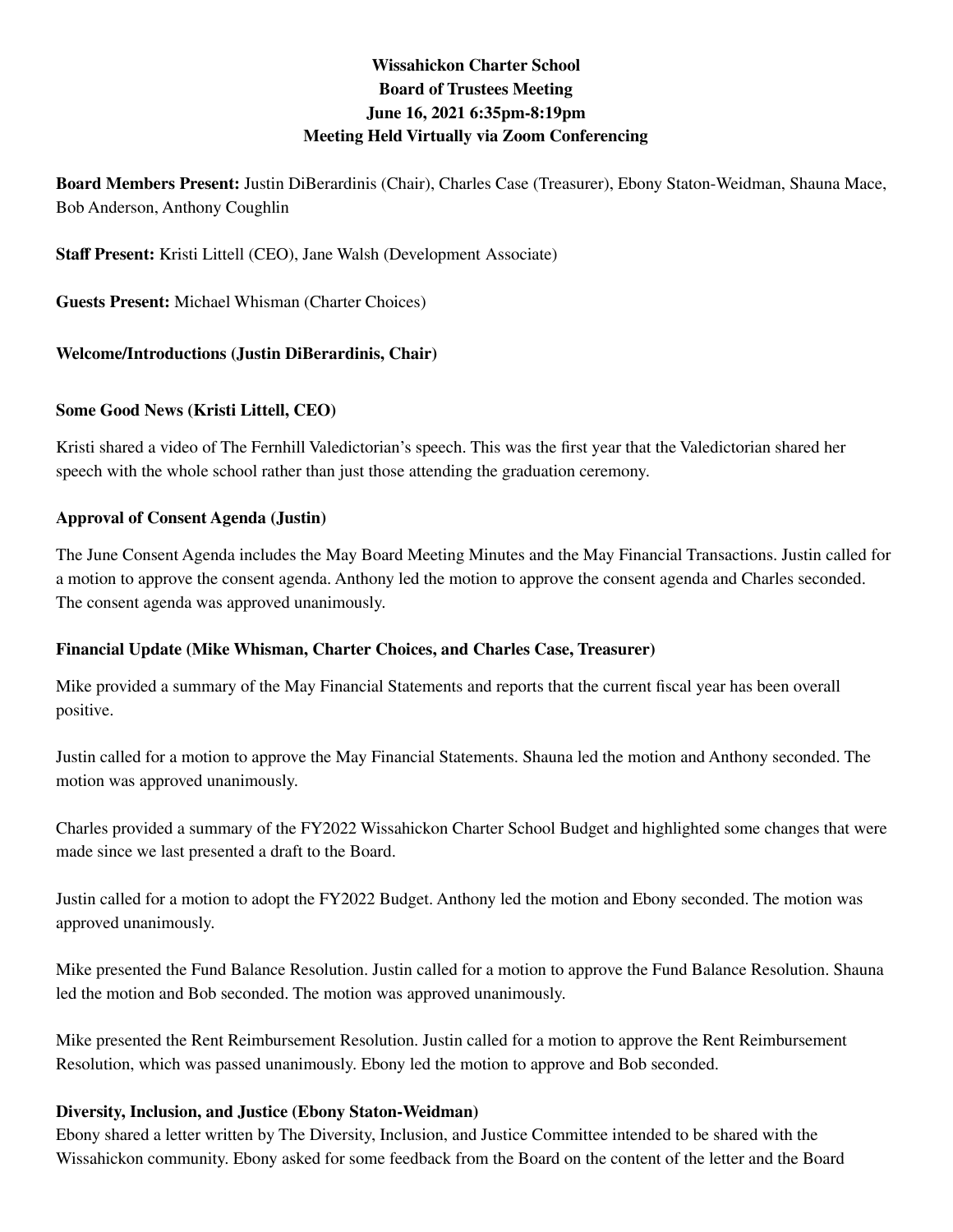discussed the best platform to share with the community. It was decided that the letter would be shared in the school's Weekly Wissahickon newsletter and through ClassTag, an online portal used to communicate with families.

### **Governance Report (Bob Anderson and Rachel Loeper)**

**● Board Recruitment** Bob gave a summary of the two candidates that The Governance Committee has nominated to the Board for membership, Samantha Mathews and John Wylie.

Justin called for a motion to approve Samantha Mathews' nomination. The motion was led by Charles and seconded by Anthony. The motion to add Samantha Mathews to the Board was approved unanimously.

Justin called for a motion to approve John Wylie's nomination. Ebony led the motion and Shauna seconded. The board voted unanimously to approve John Wylie's nomination.

- **● Board Evaluation** Justin gave a summary of the Board Evaluation process, thanked members for their thoughtful participation, and reported that he would send out his written evaluations within 24 hours
- **● CEO Evaluation** Justin gave a summary of the CEO Evaluation process and reported that he would send out his written evaluations within 24 hours. The board unanimously approved the 4% rate of increase for the CEO salary, as commensurate with other employees, for the 2021-22 school year. The motion was led by Shauna and seconded by Charles.

## **CEO Report (Kristi)**

- **● Property Opportunity 700 E Johnson** There is vacant land for sale adjacent to the Awbury Campus, which we are considering purchasing to provide recreational and outdoor learning space for our students. We are still researching and will update the board as further information becomes available.
- **● Hiring Update** We have several positions to fill for the upcoming school year including some newly created positions. Our Director of Human Capital will be working all summer to find the best fit individuals to fill these roles.
- **Health and Safety Plan** Kristi provided a summary of the Health and Safety Plan for the 2021-22 school year. The content is very similar to the safety plan that was followed during the current school year with a few small changes based on updated recommendations from the CDC.

Justin called for a motion to approve the Health and Safety plan, which was approved unanimously. Ebony led the motion and Bob seconded.

### **Farewell To Bob Anderson (Justin)**

Justin gave some parting words of appreciation for Bob Anderson, who is ending his tenure on the Wissahickon Charter School Board of Trustees.

# Justin called for a motion to adjourn the meeting. Charles led the motion to adjourn and Shauna seconded. The **Board Chair adjourned the meeting at 8:19pm.**

## **Handouts that were distributed are attached.**

- WCS Board Agenda 06.16.21
- WCS Board Meeting Minutes 05.19.21
- WCS\_FinancialReport\_2021.05 v1.1
- GC Minutes 06.03.21